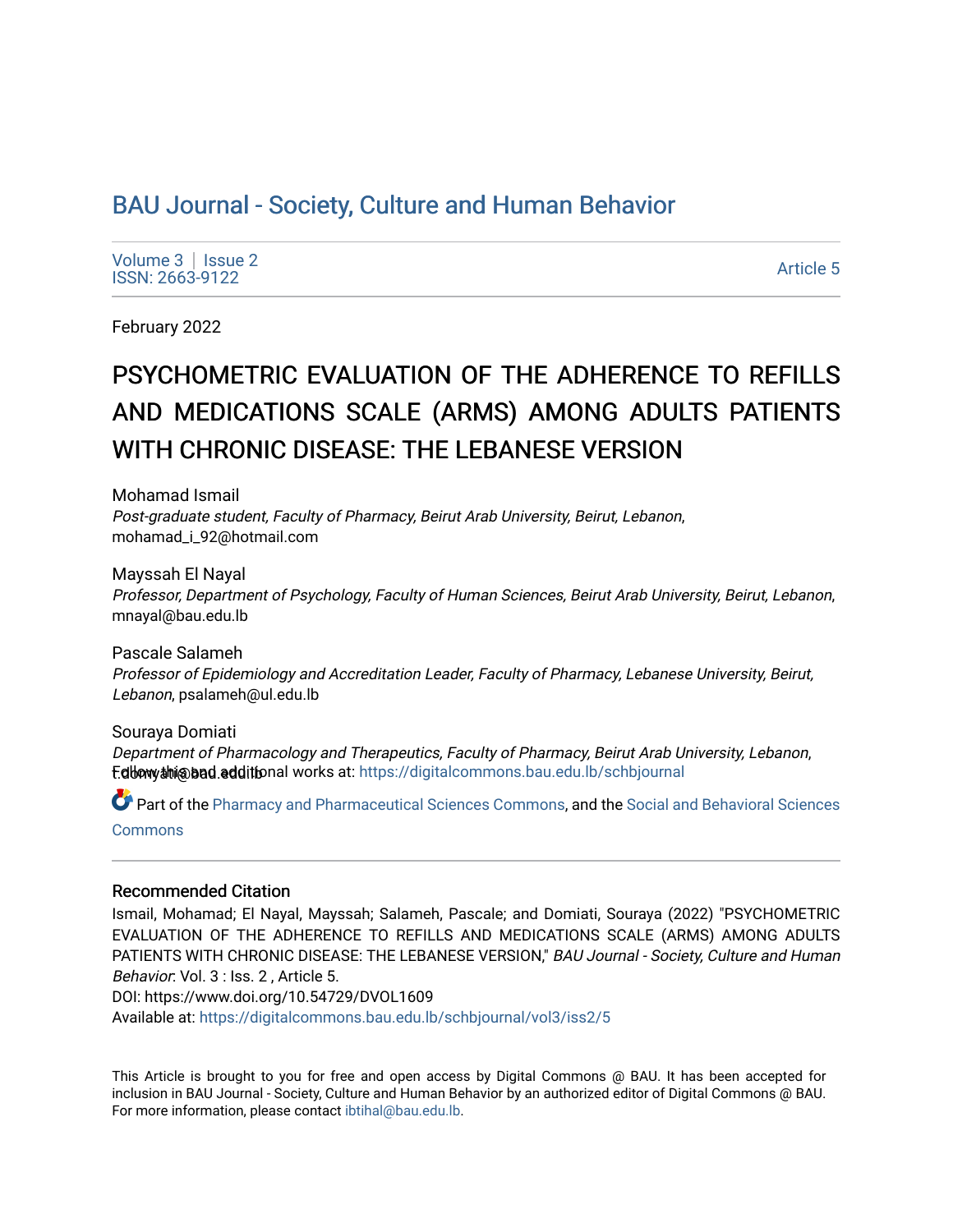# PSYCHOMETRIC EVALUATION OF THE ADHERENCE TO REFILLS AND MEDICATIONS SCALE (ARMS) AMONG ADULTS PATIENTS WITH CHRONIC DISEASE: THE LEBANESE VERSION

# **Abstract**

Background: Non-adherence to medications can lead to several consequences that range from waste of drugs to death. Consequently, a tool to assess the adherence to chronic medication is a necessity. Objectives: The purpose of this study was to conduct the translation and cross-cultural adaptation process of ARMS into the Lebanese Arabic version (ARMS-A) and to examine its psychometric properties (validity and reliability assessment). Design: The original English version of ARMS was translated into Arabic based on the established guidelines. Eight expert panels were involved in content validation, while face validation was conducted on twenty participants during pilot testing. A cross-sectional survey was used to evaluate the psychometric properties of ARMS-A on 135 participants. Participants: Adults patients on chronic medications were invited to be part of the study. Main outcome measures: Overall content and universal face validity indexes were determined in addition to the exploratory factors and Cronbach's alpha. Key Results: The overall content validity index was 0.91, and the universal face validity index was also 0.91. For the exploratory factor analysis, two factors were extracted. The first one consisted of 6 items and explained 43.9% of the variance. The second one also comprised of 6 items with a variance of 9.59%. For internal consistency and reliability, the Cronbach's alpha was 0.877. Conclusion: ARMS-A appears to be a valid and reliable medication adherence tool to assess the adherence of chronic medications among native Arabic speaking patient with chronic diseases.

## Keywords

Medication, Adherence, Scale, Validation, Translation, Cross-cultural, Arabic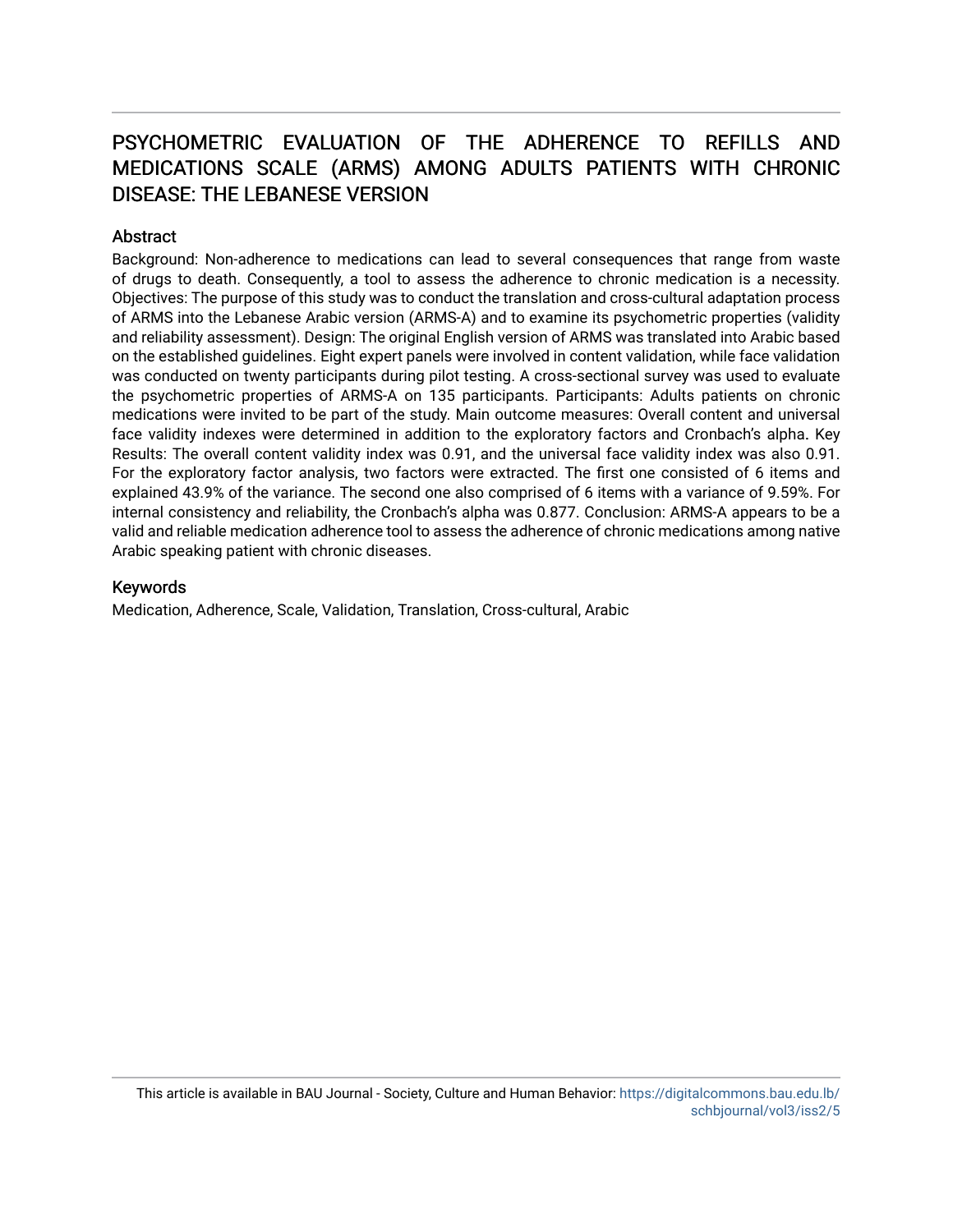#### **1. INTRODUCTION**

Medication non-adherence is defined by the World Health Organization as the degree to which the person's medication-taking behavior does not match with the recommendation of the health-care provider (Vrijens et al, 2012; WHO, 2013). It is divided into three types: non-fulfillment non-adherence which occurs when the patient fails to fill or initiate the provided prescription (Fischer et al, 2010); non-persistence non-adherence that occurs when the patient fails to continue the prescription that is already filled (Solomon and Majumdar, 2010); and non-conforming non-adherence which is characterized by patient's failure to take medications according to the prescribed instructions (Jimmy and Jose, 2011).

Studies show that half of the patients are considered non-adherent to their chronic medications (Haynes, McDonald, and Garg, 2002). Consequently, medication waste, poor clinical outcomes, increase medical resources' use, increase hospital admissions rate, as well as morbidities and mortality risks are increased (Osterberg and Blaschke, 2005).

Since adherence to medications is a dynamic and complex behavior, its barriers are linked to several factors (Pages et al, 2016). Patient factors comprise mental illness such as anxiety/depression and poor health-related knowledge. Environmental factors encompass social support, poverty, and homelessness. Health-care provider factors include lack of trust, unclear communication, and suboptimal time spent to properly counsel the patient (Lam et al, 2015).

There are two methods to measure patient adherence: direct and indirect. Direct methods include clinical patient observation, drug or metabolite in body fluid measurement, and blood biological markers monitoring (Lam et al, 2015). Indirect methods include patient self-report, patient diaries, pill counts, rate of prescription refill, and most importantly patient questionnaire (Lam et al, 2015).

Over the last few decades, there have been several non-adherence measures in the literature; however, only few have been validated on patients taking chronic medications (Nguyen, La Caze, and Cottrell, 2014). The most used, reliable, and valid questionnaires are the Morisky Medication Adherence Scale 8-items (MMAS-8) (Morisky, Ang, Krousel-Wood, and Ward, 2008) and the Adherence to Refills and Medications Scale 12-items (ARMS) (Kripalani, Risser, Gatti, and Jacobson, 2009). The ARMS scale is translated into many different languages such as Korean (Kim, Park, Schlenk, Kim, and Dim, 2016), Turkish (Gokdogan and Kes, 2017), and Polish (Lomper et al, 2018). In Qatar, as a tool to assess the burden of medication nonadherence in diabetic patients, Zidan et al. translated the ARMS into the Arabic language (Zidan et al, 2018). In Iraq, Al Ganmi et al., also translated the ARMS into Arabic to assess the medication adherence and its predictive factors among cardiovascular disease patients (Al-Ganmi et al, 2018). Consequently, the ARMS Arabic version was only validated to assess diabetic and cardiovascular disease patients' adherence. Moreover, to be used in different cultures, any instrument must not only go through proper linguistic translation but also through a cultural adaptation process to conserve the instrument's content validity (Wagner et al, 1998; Beaton, Bombardier, Guillemin, and Ferraz, 2000; Arafat et al, 2016).

Accordingly, the current study aimed to translate the ARMS into Arabic language and to assess its cross-cultural adaptation and its psychometric properties in the Lebanese population complaining from multiple, concomitant, chronic diseases.

#### **2. METHODS**

#### **2.1 Study Design**

A cross-sectional survey study was carried out from November 2019 till January 2020. Data was equally collected from three community pharmacies found in different socioeconomic areas in Beirut, the capital of Lebanon. The questionnaire was distributed through a single interviewer who administered it to eligible patients.

# **2.2 Inclusion and Exclusion Criteria**

Patients were included in the study, if they were Lebanese, above 18 years of age, and reported to have at least one of the following chronic diseases (CMS, 2015): hypertension, ischemic heart disease, heart failure, arrhythmia, diabetes mellitus, dyslipidemia, thyroid, stroke, epilepsy,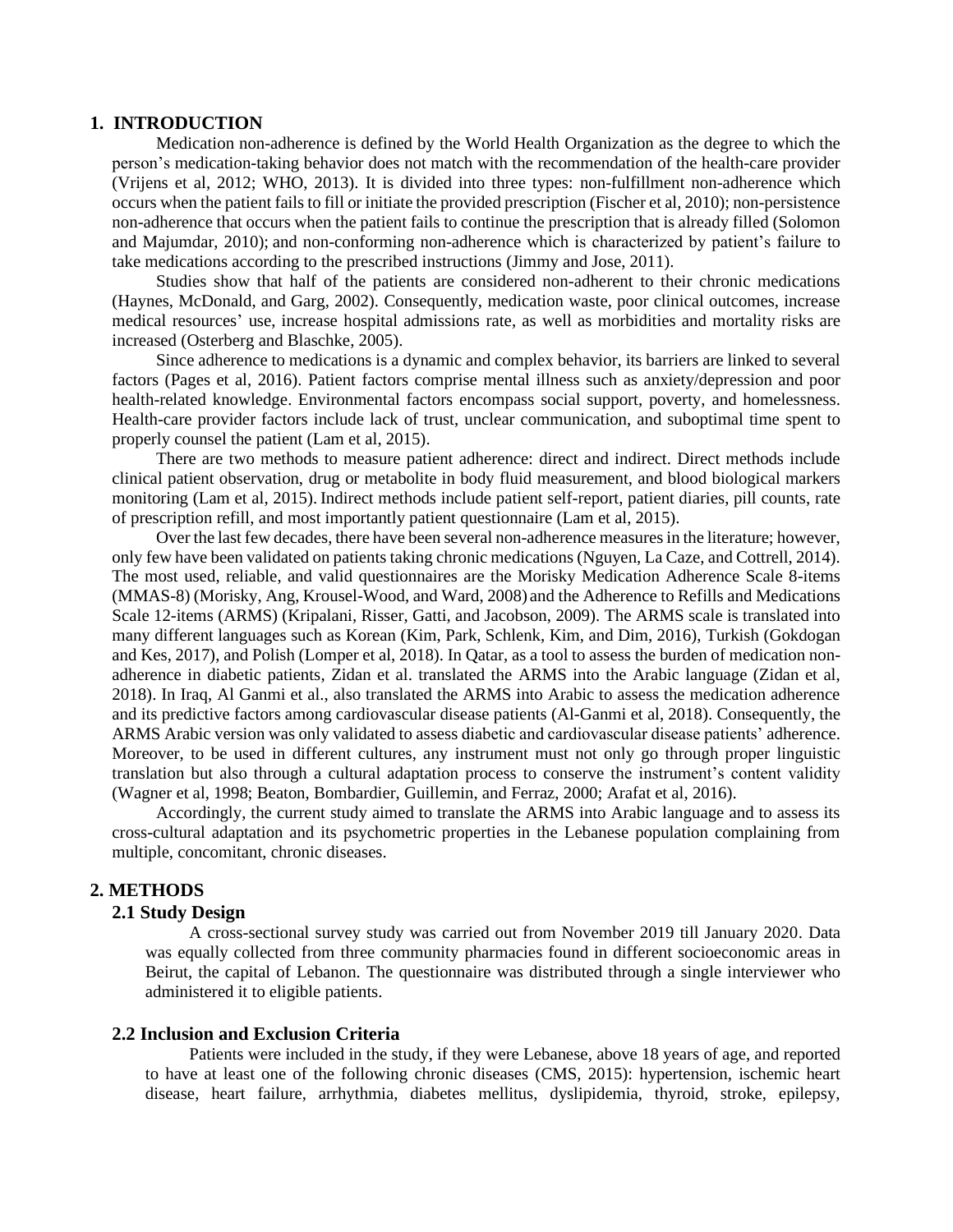osteoporosis, osteoarthritis/rheumatoid arthritis, asthma, chronic obstructive pulmonary disease, benign prostatic hyperplasia, and chronic kidney disease, for more than one year and taking at least one chronic medication. On the other hand, patients with previous mental/dementia disorder were excluded from the study since the aim was to assess the medication-taking behavior of patients under volitional control.

### **2.3 Sample Size Calculation**

The sample size was based on the moderate factor structure ratio between subject and variables which is 10:1 for exploratory factor analysis (EFA) (Costello and Osborne, 2005). Since the ARMS is made up of 12-items, a minimum of 120 participants were needed in this study.

#### **2.4 Questionnaire Construction and Design**

The instrument was divided into two main sections. The first one included demographic and socio-economic characteristics of the participants. The second section comprised the Adherence to Refills and Medication Scale 12-items (ARMS) (Kripalani, Risser, Gatti, and Jacobson, 2009) which consists of 12 items, each with a 4-point scale. The scale ranges from "None of the times", rated as "1", to "All of the times", rated as "4", making the total score ranges from 12 to 48. It is noteworthy to mention that the 12th item is reverse-coded. The scale used the score of 12 as a cut point value: patients with a score of 12 are rated as having high adherence while patients with a score more than 12 are rated as low adherence (Kim, Park, Schlenk, Kim, and Dim, 2016; Lomper et al, 2018). Moreover, the original ARMS is made up of two subscales: adherence to taking medications (8 items) and adherence to refilling prescriptions (4 items) (Kripalani, Risser, Gatti, and Jacobson, 2009).

### **2.5 Instrument Translation and Adaptation Process**

The translation process of the original ARMS from English into Arabic Language was based on the recommended guidelines for translation and cross-cultural adaptation (Wild et al, 2005; Hall et al, 2018). The forward translation was done by two bilingual and bicultural translators: a medical field expert and a sworn certified legal translator. Then, a reconciliation process was carried out to merge the two translated versions of the instrument into one forward translated version. Afterward, a backtranslation was performed to translate the new Arabic version back to English. Similar to forward translation, this process required two bilingual and bicultural translators: a sworn translator and a medical field expert who were different from the previous ones. Both back translation review and harmonization steps were conducted through the comparison of the two back-translated versions of the instrument to evaluate the semantic equivalency. The draft version of ARMS-A went through a pretesting process which included cognitive interviewing and pilot testing. The cognitive interviewing was performed on 5 participants from the target audience to make sure that they understood the questions. To ensure readability and acceptability of the questionnaire a pilot testing followed on 20 participants chosen by convenience.

### **2.6. Validation Process**

The validity of ARMS-A was assessed through translational and construct validity to ensure a proper translation and cross-adaptation process of the original content (Beaton, Bombardier, Guillemin, and Ferraz, 2000; Zun, Ibrahim, Mokhtar, Halim, and Mansour, 2019). Translational validity is subdivided into face and content validity.

#### 2.6.1. Content Validity

A format was sent to eight Lebanese experts to check if the content is relevant and appropriate to the study goal. The panel is made up of four academic pharmacy professors, two clinical pharmacists, and two community pharmacists. Each expert, independently, rated the degree of relevancy of each item found in ARMS-A using a 4-point scale that ranges from "1"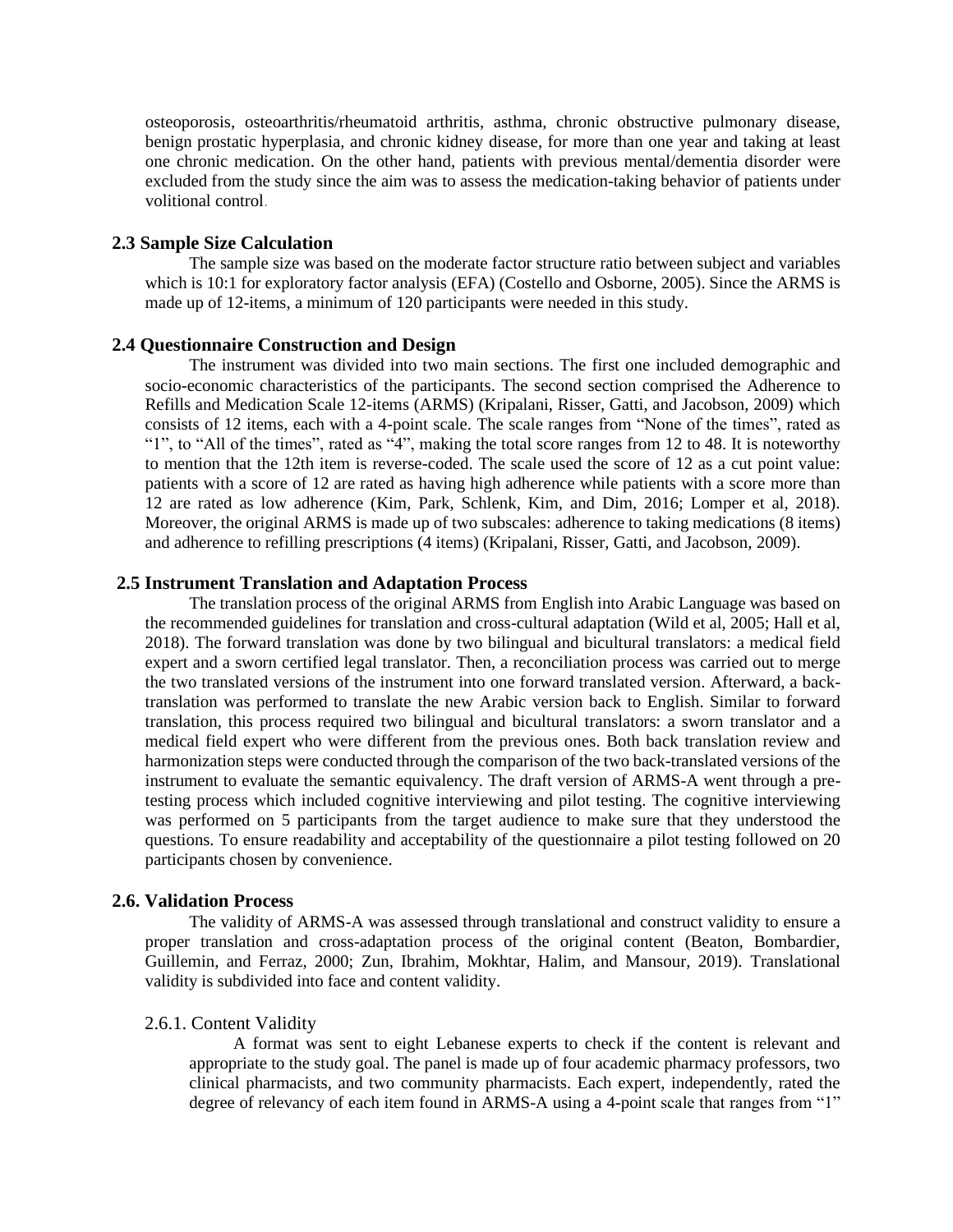(not relevant), "2" (somewhat relevant), "3" (quite relevant) to "4" (highly relevant) (Parsian and Dunning, 2009).The obtained results were computed to estimate the Content Validity Index (CVI) to each item (Lynn, 1996).

#### 2.6.2. Face Validity

 The translated Arabic version was distributed to 20 participants who meet the inclusion criteria. This format aimed to check the appearance of ARMS-A in terms of readability, clarity of the language used, comprehension, and consistency of the style and layout. Similarly, each included participant had to rate the degree of clarity and comprehension of each item found in ARMS-A using a 4-point scale that ranges from "1" (not clear at all, not understandable at all), "2" (somewhat clear, somewhat understandable), "3" (quite clear, quite understandable) to "4" (totally clear, totally understandable). Then, the collected results were also computed to estimate the Face Validity Index (FVI) for each item (Zun, Ibrahim, Mokhtar, Halim, and Mansour, 2019).

#### 2.6.3. Construct Validity

 The EFA of ARMS-A was assessed on a sample of 135 participants. A correlation matrix of all scale items was explored to inspect the item-total score correlation (Kripalani, Risser, Gatti, and Jacobson, 2009).

#### **2.7. Reliability Process**

Internal consistency reliability was determined on the 135 participants by measuring the totalitem correlation coefficients and Cronbach's alpha (Kripalani, Risser, Gatti, and Jacobson, 2009; Parsian and Dunning, 2009; Zun, Ibrahim, Mokhtar, Halim, and Mansour, 2019).

#### **2.8. Data Analysis**

All the collected data were entered, coded, and analyzed using Statistical Package for Social Services (SPSS) version 23. Continuous/numerical data were presented as Median followed by Inter-Quartile Range (IQR) or Mean  $\pm$  Standard Deviation while the categorical data were presented as counts followed by percentage.

For the CVI analysis, the rating obtained from the experts was re-coded as "1" for relevant (for 3 and 4 scores) and as "0" for not relevant (for 1 and 2 scores) to each item (Lynn, 1986). Afterward, the overall CVI was calculated by summing up the values attained from the 12-items. The steps were performed as described by Lynn, 1986.

For the FVI analysis, the results were re-categorized as "1" for clear and understandable (for 3 and 4 scores) and as "0" for not clear and not understandable (for 1 and 2 scores). The universal FVI was determined by averaging the values obtained from clarity and comprehension (Zun, Ibrahim, Mokhtar, Halim, and Mansour, 2019).

EFA was conducted using the extraction method known as Principal Component Analysis (PCA) with a Promax rotation. The oblique rotation was chosen because the factors were correlated to each other (Tabachnick and Fidell, 2007). Both Kaiser-Meyer-Olkin (KMO) test - to check for sample adequacy- and Bartlett's test of sphericity - to check if the items are correlated and suitable to proceed for factor analysis - were done (Kim, Park, Schlenk, Kim, and Dim, 2016; Arafat et al, 2016; Zun, Ibrahim, Mokhtar, Halim, and Mansour, 2019), Kaiser's eigenvalue > 1.0 rule (K1), Cattell's Scree test, and Horn's parallel analysis method were used to select the number of the loaded factors (O'Connor, 2000; Ledesma and Mora, 2007).

The mean inter-item correlation was carried out to establish the correlation between the items beneath each factor. A mean inter-item correlation higher than 0.6 reveals that the item is strongly correlated under its domain (Zun, Ibrahim, Mokhtar, Halim, and Mansour, 2019). Moreover, each total-item correlation coefficient should be a minimum of 0.3 (Morisky, Ang, Krousel-Wood, and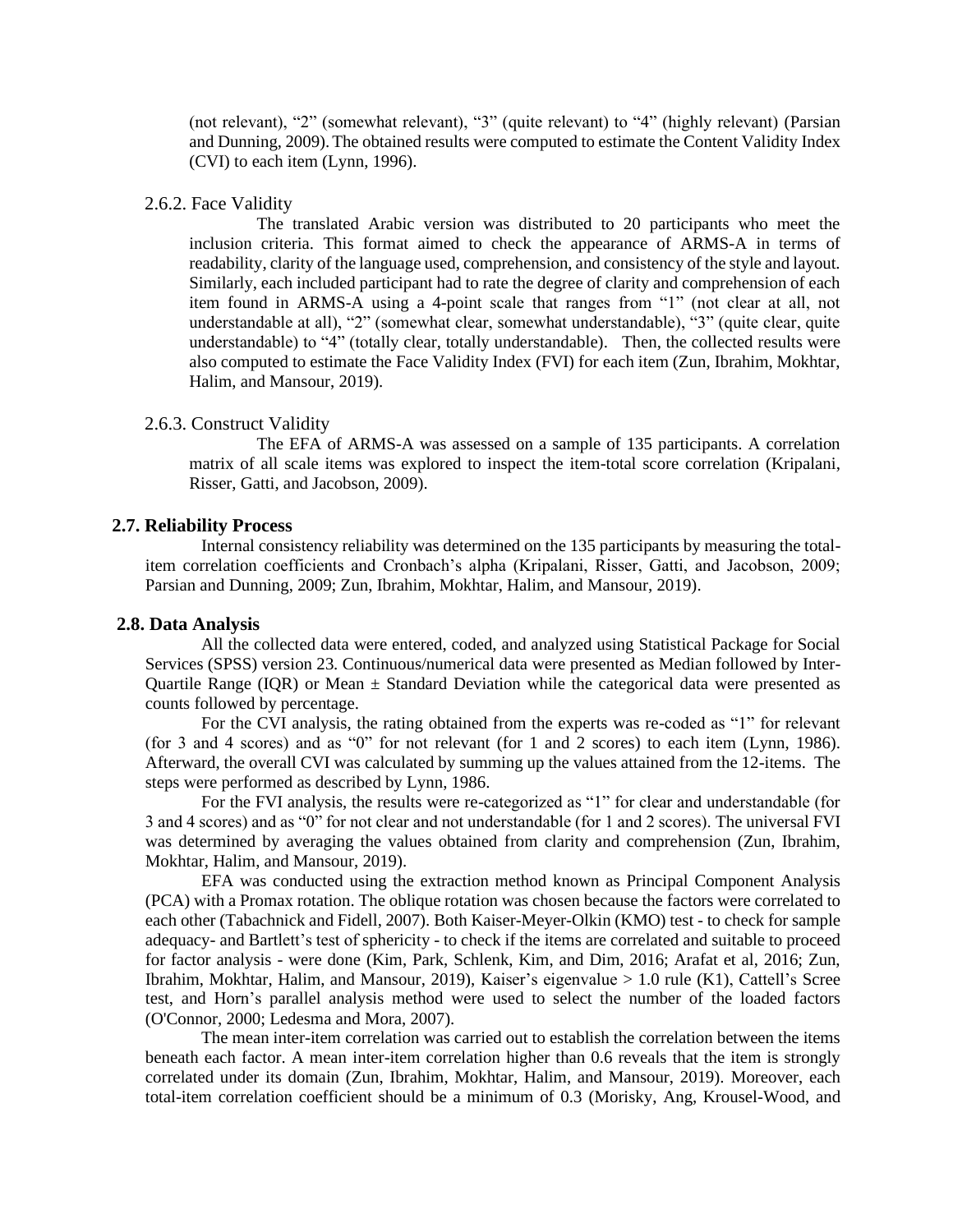Ward, 2008; Kripalani, Risser, Gatti, and Jacobson, 2009; Kim, Park, Schlenk, Kim, and Dim, 2016; Lomper et al, 2018). For Cronbach's alpha, values between 0.7 and 0.9 were considered to show a high internal consistency (Morisky, Ang, Krousel-Wood, and Ward, 2008; Kripalani, Risser, Gatti, and Jacobson, 2009; Kim, Park, Schlenk, Kim, and Dim, 2016; Lomper et al, 2018).

### **3. RESULTS**

One hundred and seventy-four participants were screened; however, only 157 of them were found to be eligible for this study. Moreover, only 135 of the eligible participants were included in the analysis because 14 of them refused to participate while the rest did not complete the instrument requested.

Out of the 135 patients that were included in the study, 57% were female, 34.8% were  $\geq 65$  years old, and 63% were married. University degree holders and employed patients accounted for 49.6% and 51.1%, respectively. Besides, 82.2% were non-healthcare providers and 68.9% had medication health insurance. Concerning diseases and medication-related characteristics, nearly half of the patients had three or more chronic diseases (45.2%) and they were on five or more chronic medications (43.7%). The median (IQR) for the cost of medications was 100,000 (150,000) Lebanese pounds (refer to table 1).

Results show that around 82% with a 95% CI [0.739, 0.876] of the patients were not adherent to their chronic medications.

| <b>Characteristics</b>      | n (%) or Median (IQR) |
|-----------------------------|-----------------------|
| <b>Gender</b>               |                       |
| Male                        | 58 (43.0)             |
| Female                      | 77(57.0)              |
| Age (years)                 |                       |
| $18 - 24$                   | 6(4.4)                |
| $25 - 34$                   | 19(14.1)              |
| $35 - 44$                   | 14(10.4)              |
| $45 - 54$                   | 13(9.6)               |
| $55 - 64$                   | 36(26.7)              |
| $\geq 65$                   | 47 (34.8)             |
| <b>Marital Status</b>       |                       |
| Single                      | 32(23.7)              |
| Married                     | 85 (63.0)             |
| Divorced                    | 4(3.0)                |
| Widowed                     | 14(10.4)              |
| <b>Educational Status</b>   |                       |
| University                  | 67(49.6)              |
| <b>High School</b>          | 32(23.7)              |
| Middle School               | 10(7.4)               |
| <b>Elementary School</b>    | 15(11.1)              |
| Illiterate                  | 11(8.1)               |
| <b>Employment Status</b>    |                       |
| Employed                    | 69(51.1)              |
| Unemployed                  | 45 (33.3)             |
| Retired                     | 21(15.6)              |
| <b>Occupation Status</b>    |                       |
| Health-Care Provider        | 24 (17.8)             |
| Non Health-Care Provider    | 111 (82.2)            |
| <b>Medication Insurance</b> |                       |
| Yes                         | 93 (68.9)             |
| N <sub>o</sub>              | 42(31.1)              |
|                             |                       |

Table 1: General and Medication-Related Characteristics of the Participants ( $n = 135$ )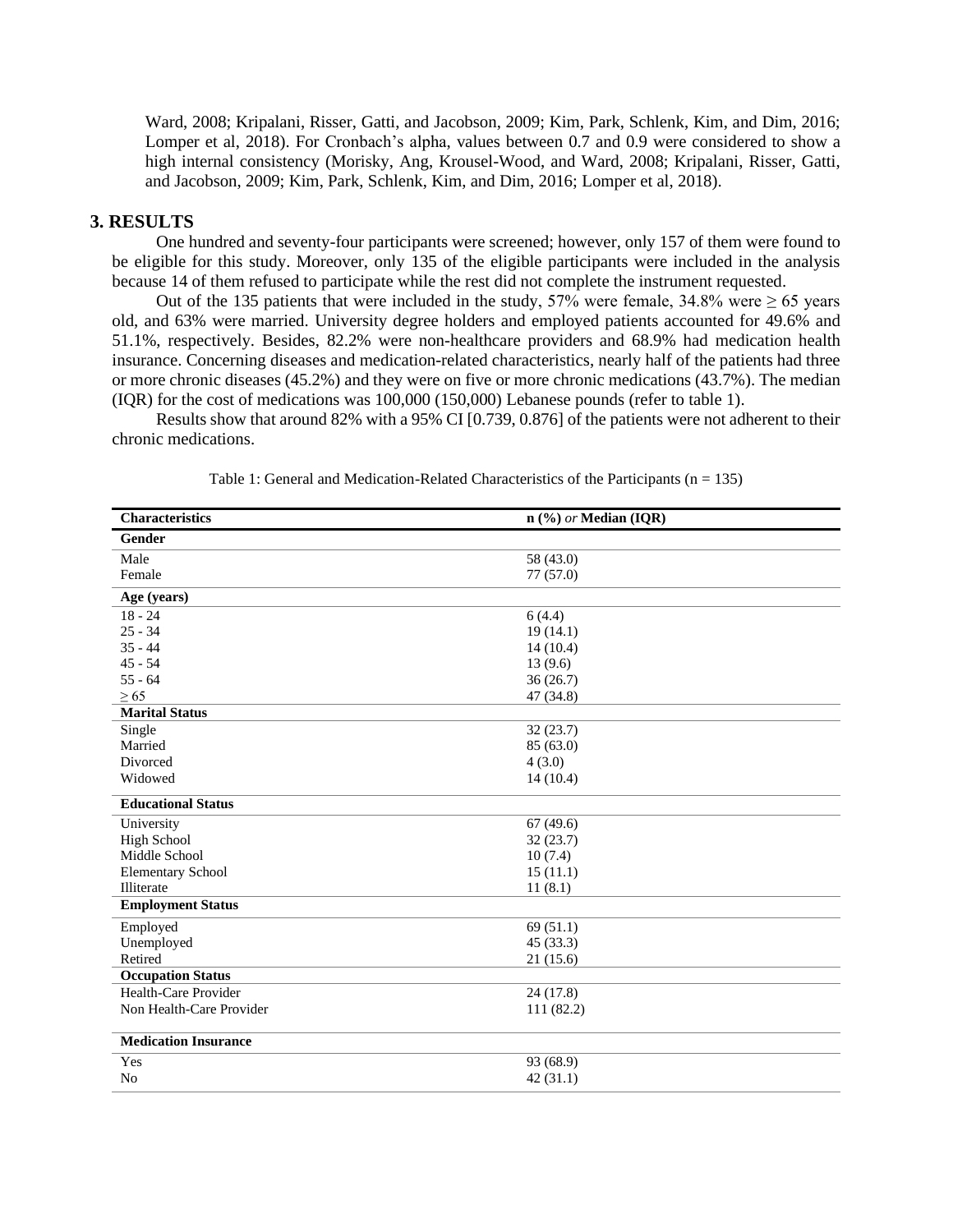| <b>Characteristics</b>                               | $n$ (%) <i>or</i> Median (IQR) |  |
|------------------------------------------------------|--------------------------------|--|
| <b>Type of Insurance</b>                             |                                |  |
| <b>Insurance Company</b>                             | 6(4.4)                         |  |
| <b>State Employees</b>                               | 27(20.0)                       |  |
| National Social Security Fund                        | 49 (36.3)                      |  |
| <b>Charity Centers</b>                               | 11(8.1)                        |  |
| No Insurance                                         | 42(31.1)                       |  |
| <b>Number of Chronic Diseases</b>                    |                                |  |
|                                                      | 45 (33.3)                      |  |
| 2                                                    | 29(21.5)                       |  |
| $\geq$ 3                                             | 61(45.2)                       |  |
| <b>Number of Chronic Medications</b>                 |                                |  |
|                                                      | 29(21.5)                       |  |
|                                                      | 9(14.1)                        |  |
|                                                      | 7(5.2)                         |  |
|                                                      | 21(15.6)                       |  |
| $\geq$ 5                                             | 59 (43.7)                      |  |
| Cost of Chronic Medications/month (in Lebanese Lira) |                                |  |
|                                                      | 100,000 (150,000)              |  |

Throughout the content validity process, none of the ARMS-A items were removed based on the expert panel's scoring. The iCVI ranges from 0.88 to 1.0 and the overall CVI was calculated to be 0.91 (refer to table 2). For both clarity and comprehension, the iFVI ranges from 0.80 to 1.0 and their overall iFVI was 0.91. Hence, the universal iFVI was 0.91 which indicates a satisfactory level of face validity (refer to table 2).

| <b>ARMS-A</b>       | $iCVI*$  | iFVI**  |               |                  |
|---------------------|----------|---------|---------------|------------------|
| <b>Items</b>        |          | Clarity | Comprehension | <b>Universal</b> |
| ARMS-A 1            | 1.0      | 1.0     | 1.0           | 1.0              |
| ARMS-A 2            | 0.88     | 0.90    | 0.90          | 0.90             |
| ARMS-A <sub>3</sub> | 0.88     | 0.90    | 0.90          | 0.90             |
| ARMS-A4             | 0.88     | 1.0     | 1.0           | 1.0              |
| ARMS-A 5            | 0.88     | 0.90    | 0.90          | 0.90             |
| ARMS-A 6            | 0.88     | 1.0     | 1.0           | 1.0              |
| ARMS-A7             | 0.88     | 0.90    | 0.90          | 0.90             |
| ARMS-A8             | 0.88     | 0.80    | 0.80          | 0.80             |
| ARMS-A 9            | 1.0      | 0.90    | 0.85          | 0.88             |
| ARMS-A 10           | 1.0      | 0.80    | 0.85          | 0.83             |
| ARMS-A 11           | 0.88     | 0.95    | 0.95          | 0.95             |
| ARMS-A 12           | $0.88\,$ | 0.90    | 0.85          | 0.88             |
| <b>Overall</b>      | 0.91     | 0.91    | 0.91          | 0.91             |

Table 2: Content and Face Validity of ARMS-A (n = 9 and 20 respectively)

\*iFVI: Item Face Validity Index

\*\*iCVI: Item Content Validity Index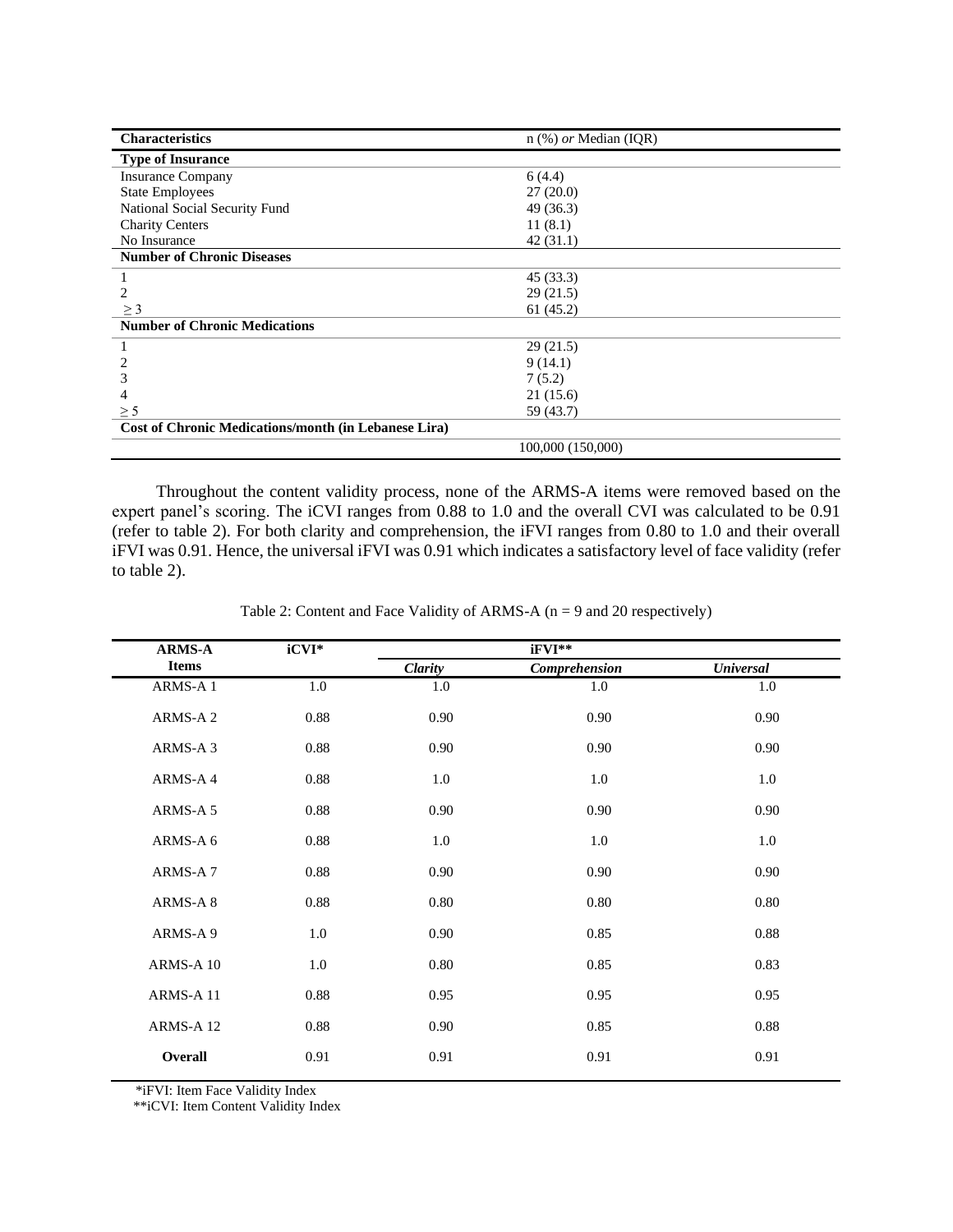For construct validity, a Spearman's rho correlation coefficient statistical test revealed that there was a moderately positive statistically significant correlation between ARMS-A score and all 12-items of ARMS-A in which rs (135) ranges from  $+0.539$  to  $+0.742$  with a p-value = 0.01.

The KMO test showed sample adequacy with a value of 0.839 which surpassed the minimal requirement of 0.7. Furthermore, Bartlett's test showed significant results with a p-value  $\leq 0.001$  which indicates that the items were correlated. Hence, we were able to proceed with factor analysis. Since all items had a factor loading of  $> 0.4$ , none of the items were removed.

Two factors with eigenvalues > 1.0 were extracted. Factor 1 had an eigenvalue of 5.172 and explained 43.09% of the variance whereas Factor 2 had an eigenvalue of 1.151 and explained 9.59% of the variance. Moreover, the Scree plot graphic revealed that there was a two-factor solution that was compatible with the number of factors obtained through the K1 method.

Afterward, the parallel analysis was computed. The eigenvalue of the first factor in the actual data was 5.172, whereas it was 1.372 in the simulative data set. In addition, the eigenvalue of the second factor in the actual data was 1.151, while it was 1.124 in the simulative data. However, when shifting from the second to the third factor, the case was divergent in which the eigenvalue of the simulative data of the second factor (1.013) was higher than that of the actual data (0.987). Thus, the number of the scale factors was restricted to two.

Finally, upon implementing both curves of the actual data along with the simulative one, it was clear that the two-factor construct rationale which was based on the exploration of the eigenvalue is highly supported (see figure 1).



Fig.1: The Scree Plot of the Actual Data and Simulative Data

As a result of the above-mentioned findings, the number of the scale factors was settled to be two to execute the factor analysis. From the latter analysis, Factor 1 had an eigenvalue of 5.172, explained 43.09% of the variance, contained six items (item 2, 6, 7, 8, 9, and 11), and labeled as "intentional non-adherence to taking medications". Furthermore, Factor 2 had an eigenvalue of 1.151 and explained 9.59% of the variance. It also contained six items (1, 3, 4, 5, 10, and 12) and entitled as "unintentional non-adherence to taking medications and refilling medications" (refer to table 3).

The reliability analysis results of the whole ARMS-A questionnaire show that the standardized Cronbach's α was 0.877 and the removal of any item of the score was associated with a decrease in the model's Cronbach's alpha (refer to table 4). Moreover, the mean inter-item correlation was 0.63 and all the item-total correlation coefficients were  $> 0.3$  (coefficients range between 0.419 and 0.719).

Furthermore, both subscales of ARMS-A have internal consistency. For the first subscale (Factor 1), Cronbach's alpha was 0.839 and the item-total correlations range between 0.442 and 0.756. For the second subscale (Factor 2), Cronbach's alpha was 0.776 and the item-total correlations range between 0.440 and 0.603.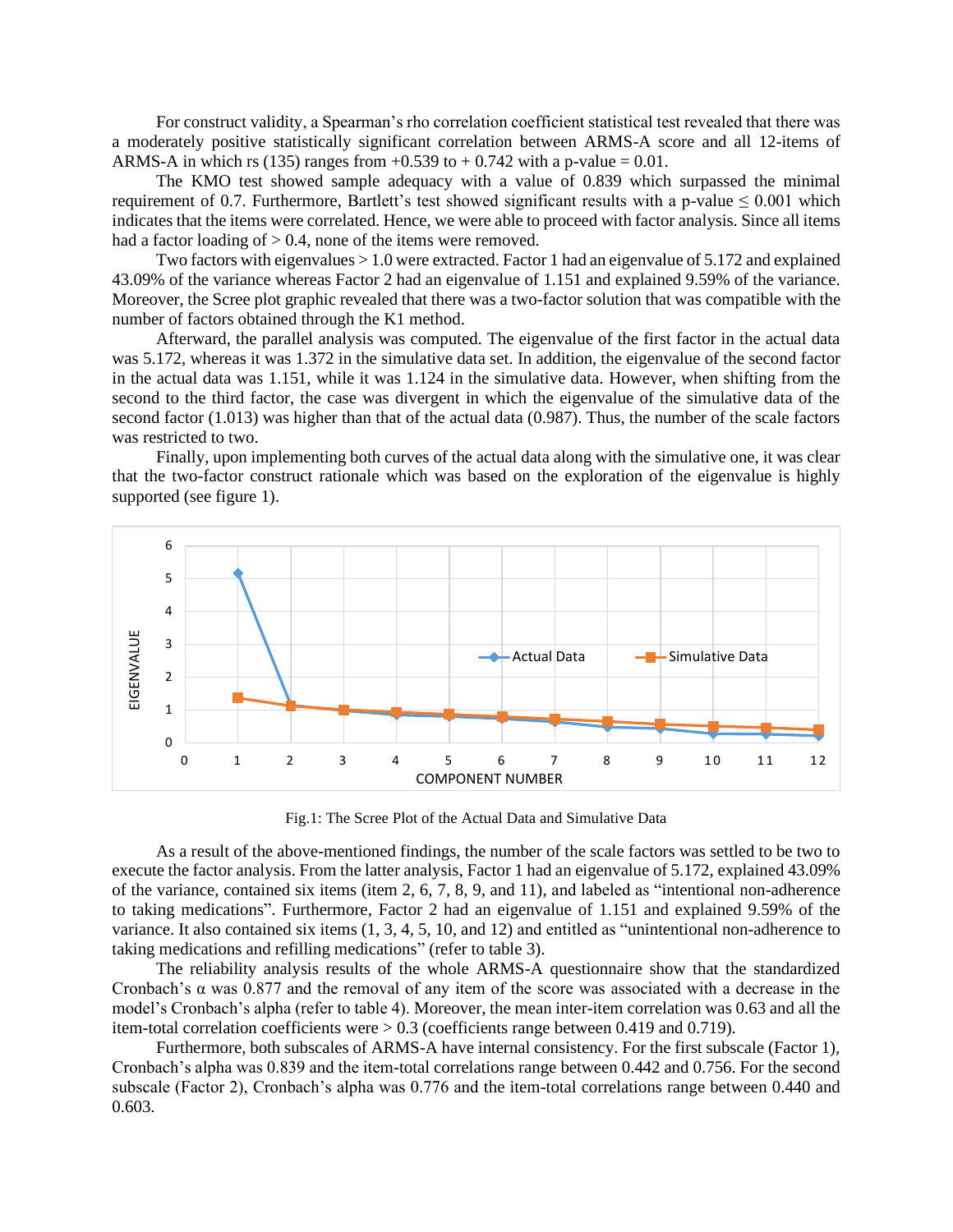|                               | <b>Factor 1</b>                     |                    |                               | Factor 2                         |             |
|-------------------------------|-------------------------------------|--------------------|-------------------------------|----------------------------------|-------------|
| <b>ARMS-A</b><br><b>Items</b> | <b>Rotated</b><br>Factor<br>Loading | <b>Communality</b> | <b>ARMS-A</b><br><b>Items</b> | <b>Rotated Factor</b><br>Loading | Communality |
| 11                            | 0.900                               | 0.604              |                               | 0.907                            | 0.653       |
| 9                             | 0.783                               | 0.579              | 12                            | 0.728                            | 0.430       |
| 6                             | 0.771                               | 0.695              | $\overline{4}$                | 0.712                            | 0.590       |
| 8                             | 0.753                               | 0.682              | 5                             | 0.573                            | 0.524       |
| 7                             | 0.589                               | 0.336              | 10                            | 0.423                            | 0.414       |
| $\overline{2}$                | 0.531                               | 0.467              | 3                             | 0.413                            | 0.448       |

Table 3: Factor Analysis: Principal Component Analysis using Promax Rotation ( $n = 135$ )

Table 4: Reliability Analysis for ARMS-A 12 Items Questionnaire (n = 135)

| <b>ARMS-A Items</b> | $Mean \pm SD$   | <b>Item Total Correlation</b> | Cronbach's Alpha if Item<br><b>Deleted</b> |
|---------------------|-----------------|-------------------------------|--------------------------------------------|
| ARMS-A 1            | $1.60 \pm 0.63$ | 0.519                         | 0.870                                      |
| ARMS-A 2            | $1.34 \pm 0.68$ | 0.594                         | 0.866                                      |
| ARMS-A 3            | $1.45 \pm 0.75$ | 0.496                         | 0.872                                      |
| ARMS-A4             | $1.52 \pm 0.72$ | 0.608                         | 0.865                                      |
| ARMS-A 5            | $1.26 \pm 0.58$ | 0.617                         | 0.865                                      |
| ARMS-A 6            | $1.44 \pm 0.76$ | 0.719                         | 0.857                                      |
| ARMS-A7             | $1.37 \pm 0.63$ | 0.447                         | 0.874                                      |
| ARMS-A8             | $1.47 \pm 0.79$ | 0.717                         | 0.857                                      |
| ARMS-A 9            | $1.41 \pm 0.63$ | 0.615                         | 0.865                                      |
| ARMS-A 10           | $1.47 \pm 0.63$ | 0.550                         | 0.868                                      |
| ARMS-A 11           | $1.33 \pm 0.61$ | 0.535                         | 0.869                                      |
| ARMS-A 12           | $1.48 \pm 0.70$ | 0.419                         | 0.876                                      |

## **4. DISCUSSION**

ARMS-A denoted valid and reliable results when put to application. The iCVI value showed a result of 0.91, suggesting that the content of ARMS-A is well adapted into the local context. A CVI score of above 0.8 revealed that the items in the translated questionnaire were relevant to the domain (Polit and Beck, 2006; Arafat et al, 2016). Furthermore, the universal FVI score was also equal to 0.91, which indicated that the original ARMS was translated well into the Arabic language using clear and understandable sentences.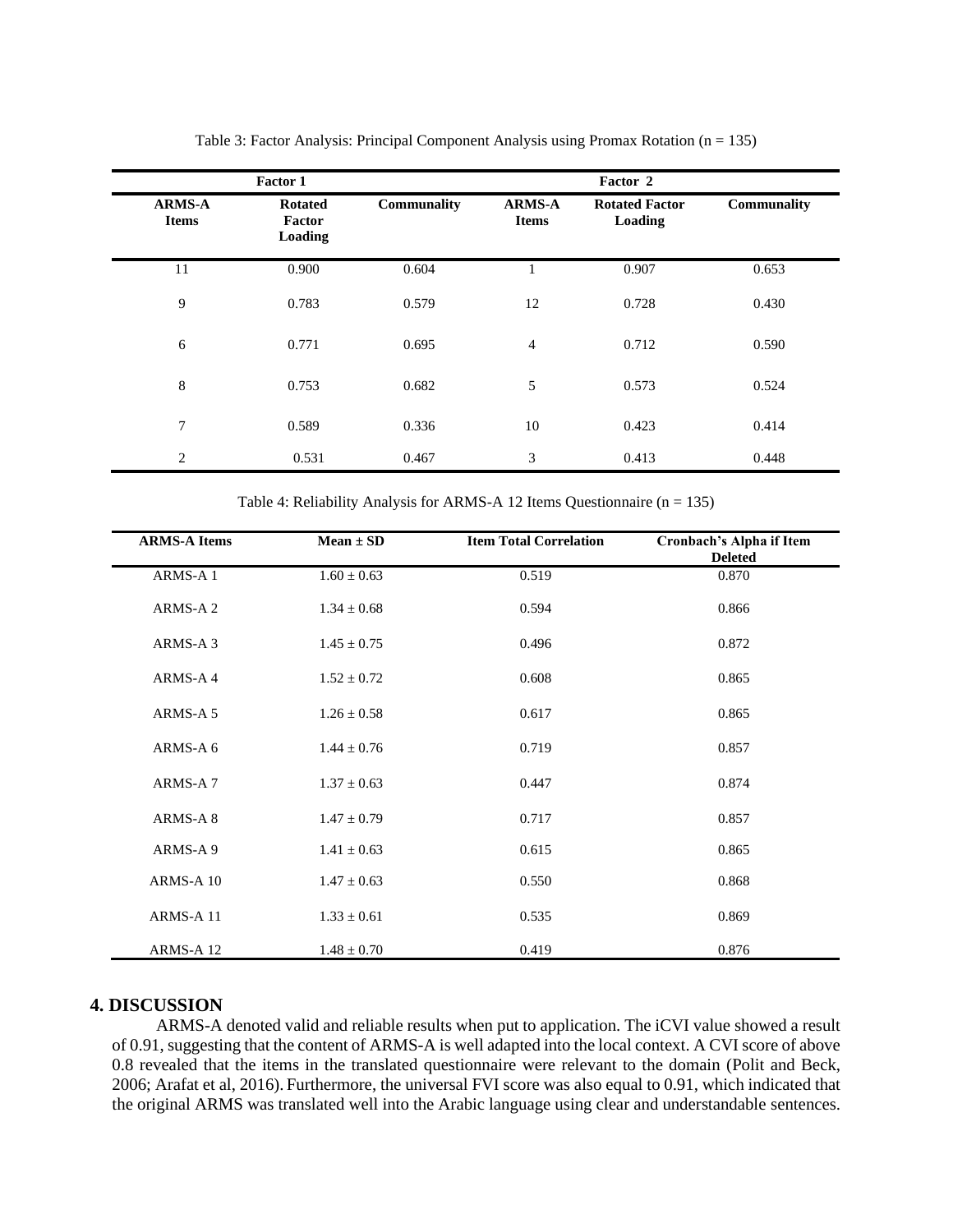The acceptable level of FVI scores was taken as  $\geq 0.8$ , extracted from CVI value (Zun, Ibrahim, Mokhtar, Halim, and Mansour, 2019).

The EFA for construct validity in this study identified two factors for ARMS-A. The first subscale that represented Factor 1 assessed the intentional non-adherence to taking medications with an eigenvalue of 5.172 and accounted for 43.09% of the variance. Moreover, the second subscale representing Factor 2 had an eigenvalue of 1.151, explained 9.59%, and assessed the unintentional non-adherence to taking medications and refilling medications. By comparison, the original ARMS showed almost similar results in which the factor analysis of the original ARMS also extracted two factors. Factor 1 of the original ARMS was made up of eight items: 1, 2, 5, 6, 7, 8, 9, and 10, had an eigenvalue of 4.209, explained 35.1% of the total variance, and assessed medication taking. Factor 2 was made up of four items: 3, 4, 11, and 12, had an eigenvalue of 1.199, accounted for 10.0% of the variance, and assessed medication refilling (Kripalani, Risser, Gatti, and Jacobson, 2009). Furthermore, ARMS-Polish showed two factors during its validation process but with different item distribution. The latter showed that Factor 1 was made of ten items, had an eigenvalue of 6.672, accounted for 55.6% of the variance, and assessed the medication taking. The second factor was based on two items only (items 7 and 9), explained 22.4% of the variance, and described the patients' tendency to change medication dosages arbitrarily (Lomper et al, 2018). On the other hand, the EFA of ARMS-Korean extracted three factors. Both Factor 1 and 2, in ARMS-Korean, were made up of 5 items, accounting for 21.73% and 20.95% of the variance and representing the intentional non-adherence with taking medications  $\&$  refilling of medicines and unintentional non-adherence to taking medications, respectively. Therefore, the third and last Factor was left with two items (items 4 and 12) that were expressed as 12.06% of the variance and assessed as the persistence with refilling medicine (Kim, Park, Schlenk, Kim, and Dim, 2016). Therefore, the results obtained in the analysis of the current study reflect the meticulous methods used for translation and cross-adaption by translational validity such as face and content validity.

The current study showed a Cronbach's α value of 0.839 for Domain 1 that assessed the intentional non-adherence to medication-taking and a Cronbach's α of 0.776 for Domain 2 that assessed the unintentional non-adherence to medication taking and medication refilling. Moreover, the reliability analysis results of the whole ARMS-A questionnaire showed a standardized Cronbach's alpha of 0.877. Since all previous alpha values were above 0.7, ARMS-A could be considered as having high internal consistency. This was consistent with the reliability analysis results from previous studies on translation of ARMS into non-English languages including Korean, Polish, and Turkey (Kim, Park, Schlenk, Kim, and Dim, 2016; Gokdogan and Kes, 2017; Lomper et al, 2018). However, among these values, ARMS-Polish took the highest Cronbach's alpha with a value of 0.954 (Lomper et al, 2018). By comparison, the current study, with an  $\alpha = 0.877$ , had a higher internal consistency than the original ARMS and ARMS-Korean with a Cronbach's alpha of 0.814 and 0.801, respectively (Kripalani, Risser, Gatti, and Jacobson, 2009; Kim, Park, Schlenk, Kim, and Dim, 2016). The finding in this study further confirmed both original and previously translated ARMS validation process in which the developers kept the number of items small and used a short number of categorical response that is based on a 4-point scale so that any patient regardless of his/her educational level could comprehend and respond easily.

#### **5. CONCLUSION**

The validity of ARMS-A demonstrated the reliability of this tool as an adherence measure to chronic medications. Nevertheless, further studies are needed to examine the performance of the instrument in different settings and to check its ability to evaluate the changes that might occur from interventions to improve the adherence to chronic medications.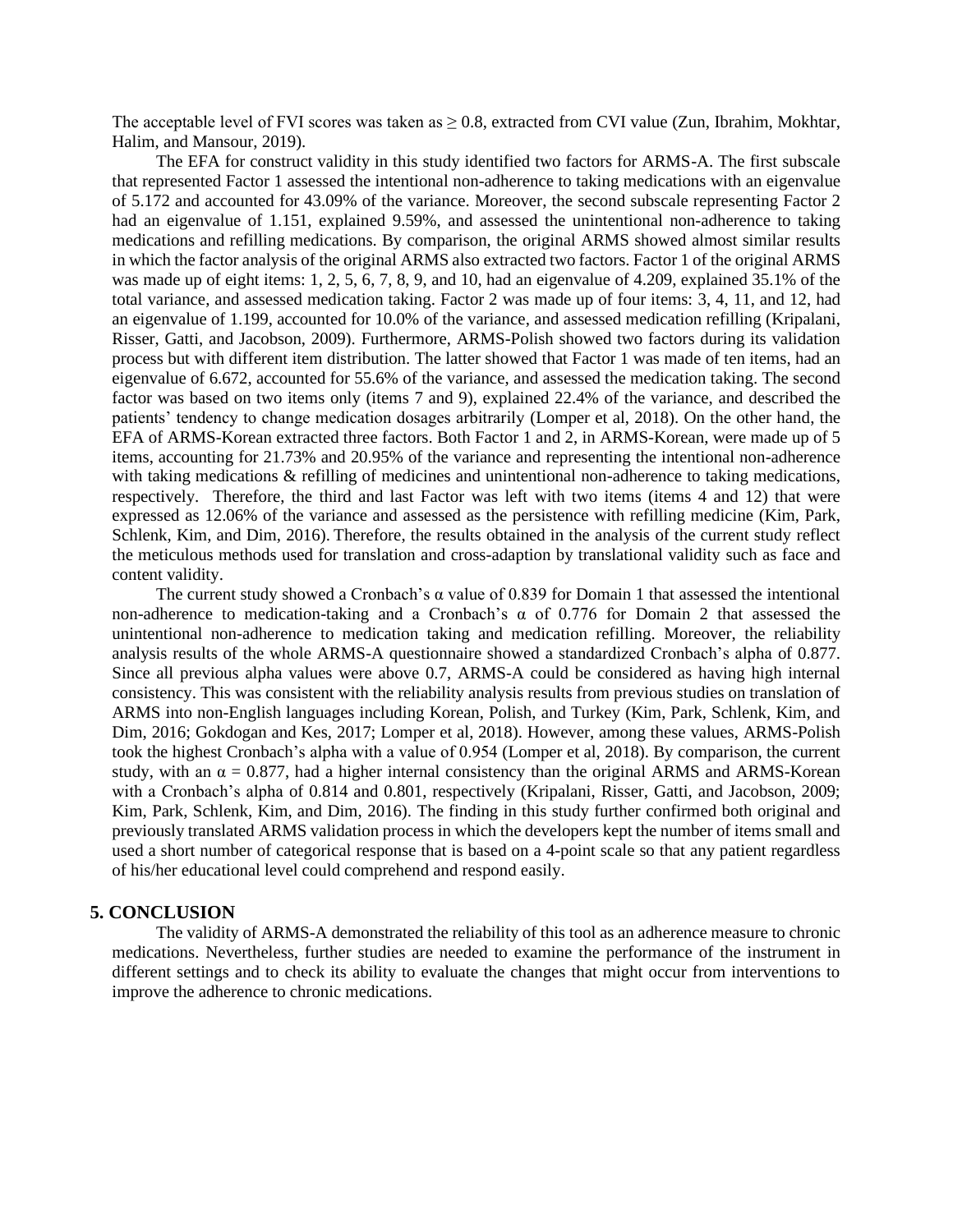# **6. ACKNOWLEDGEMENTS**

The authors of the article would like to thank Dr. Kripalani and colleagues for the approval to use the original ARMS questionnaire.

# **REFERENCES**

- − Al-Ganmi A.H., Al-Fayyadh, S., Abd Ali, M., Alotaibi, A., Gholizadeh, L., Perry, L. (2018). Medication Adherence and Predictive Factors in Patients with Cardiovascular Disease: A Comparison Study between Australia and Iraq. *Australian College of Nursing*, *26*(3), 235-253.
- − Arafat, S., Chowdhury, H., Qusar, M., Hafez, M.. (2016). Cross-cultural Adapation and Psychometric Validation of Research Instruments: A Methodological Review. *Journal of Behavioral Health, 5*(3), 129- 136.
- − Beaton, D.E., Bombardier, C., Guillemin, F., Ferraz, M.B. (2000). Guidelines for the process of crosscultural adaptation of self-report measures. *Spine*, *25*(24), 3186–3191.
- − CMS (Centers for Medicare and Medicaid Services). (2015). Top 19 Chronic Diseases Worldwide. Retrieved January 18, 2021. Retrieved from www.cms.gov
- − Costello, A.B., & Osborne, J.W. (2005). Best Practices in Exploratory Factor Analysis: Four Recommendations for getting the most from your analysis*. Practical Assessment, Research & Evaluation, 10*(7), 1-9.
- − Fischer, M., Stedman, M., Lii, J., Vogeli, C., Shrank, W., Brookhart, Weissam, J. (2010). Primary Medication Non-Adherence: Analysis of 195,930 Electronic Prescription. *Journal of General Internal Medicine, 25*(4), 284-290.
- − Gokdogam, F., Kes, D. (2017). Validity and Reliability of the Turkish Adherence to Refills and Medications Scale. *International Journal of Nursing Practice*, *23*(5), 12566.
- − Hall, D., Domingo, S., Hamadche, L., Manchaiah, V., Thammaiah, S., Evans, C., Wong, L. (2018). A Good Practice Guide for Translating and Adapting Hearing-related Questionnaires for different Languages and Cultural*. International Journal of Audiology, 57*(3), 161-175.
- − Haynes, R., McDonald, H., Garg, A. (2002). Helping Patients Follow Prescribed Treatment: Clinical Applications. *The Journal of the American Medical Association*, *288*(22), 2880-2883.
- − Jimmy, B., & Jose, J. (2011). Patient medication adherence: measures in daily practice. *Oman Medical Journal*, *26*(3), 155–159.
- − Kim, C.J., Park, E., Schlenk, E.A., Kim, M., Dim, D.J. (2016). Psychometric Evaluation of a Korean Version of the Adherence to Refills and Medications Scale (ARMS) in Adult with Type 2 diabetes. *Diabetes Educator*, *42*(2), 188-198.
- − Kripalani, S., Risser, J., Gatti, M.E., & Jacobson, T.A. (2009). Development and Evaluation of the Adherence to Refills and Medications Scale (ARMS) among low-literacy Patients with Chronic Diseases. *Value in Health*, *12*(1), 118-123.
- − Lam, W, & Fresco, P. (2015). Medication Adherence Measures: An Overview. *BioMed Research International*. 217047.
- − Ledesma, R.D., & Mora, P.V. (2007). Determining the number of factors to retain in EFA: an easy-to-use computer program for carrying out parallel analysis. *Practical Assessment, Research, and Evaluation*, *12*(2), 1-11.
- − Lomper, K., Chabowski, M., Chudiak, A., Bialoszewski, Dudek, K., Jankoowska, B. (2018). Psychometric Evaluation of the Polish Version of the Adherence to Refills and Medications Scale (ARMS) in Adult with Hypertension. *Patient Preference and Adherence*, *12*, 2661-2670.
- − Lynn, M.R. (1986). Determination and Quantification of Content Validity. *Nursing Research, 35*(6), 382- 385.
- − Nguyen, T.M., La Caze, A., Corttel, N. (2014). What are validated self-report Adherence Scales really measuring?: a Systemic Review. *British Journal of Clinical Pharmacology*, *77*(3), 427-445. - Morisky,